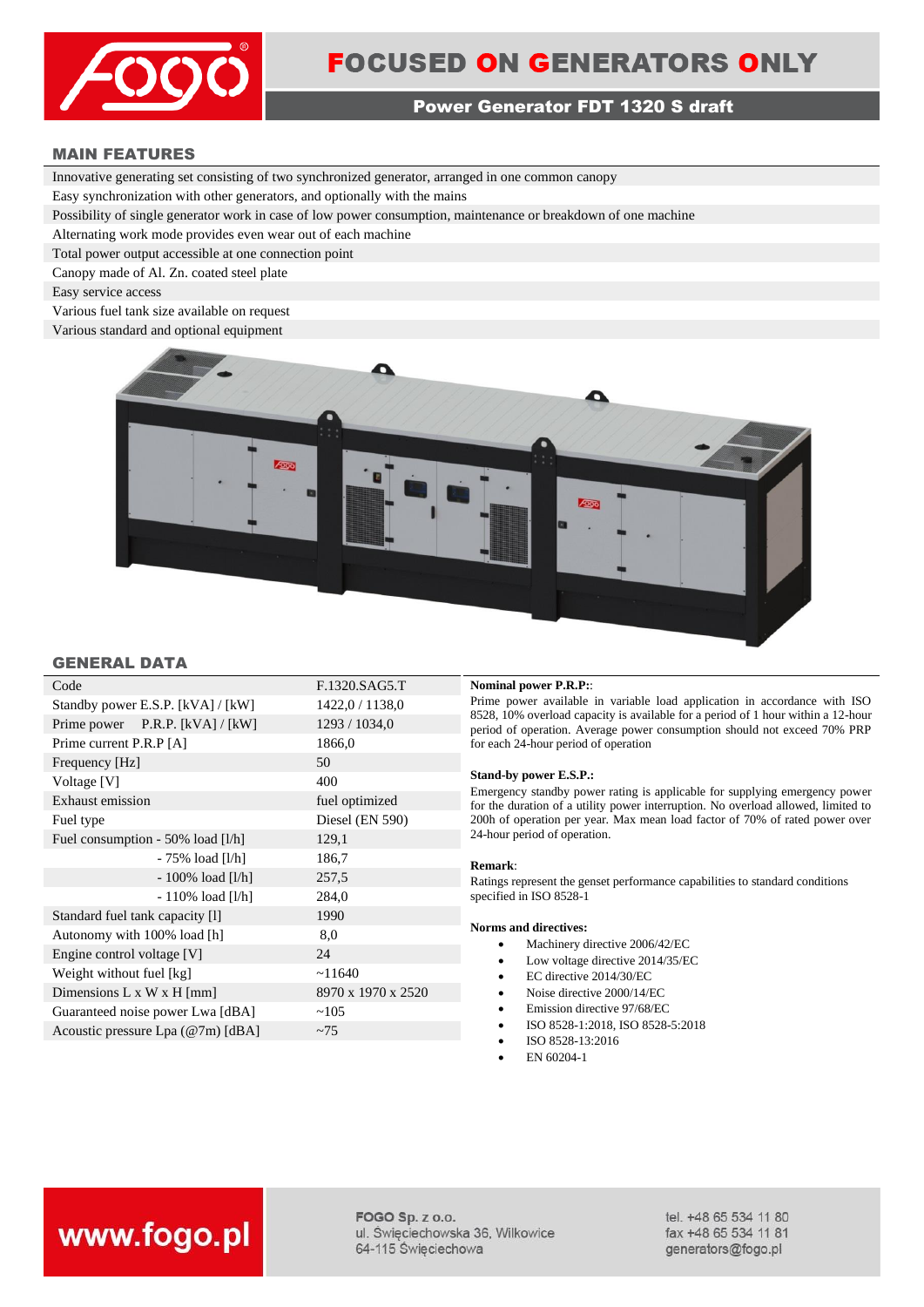

#### Power Generator FDT 1320 S draft

#### STANDARD CONTROLLER

| Controller type: ComAp InteliGen 500                              |  |  |
|-------------------------------------------------------------------|--|--|
| Easy to operate, intuitive, user friendly graphical interface     |  |  |
| Remote control and monitoring                                     |  |  |
| Direct communication with ECU                                     |  |  |
| Parallel operation for up to 32 gen-sets                          |  |  |
| Parallel to Mains function (with InteilGen 210)                   |  |  |
| Running Hours equalization                                        |  |  |
| Load sharing and VAr sharing via CAN                              |  |  |
| Load demand start / stop                                          |  |  |
| Detailed event based history with up to 500 records               |  |  |
| Rental timers                                                     |  |  |
| PLC support with PLC editor and monitor                           |  |  |
| High accuracy of voltage and current measurement                  |  |  |
| True RMS measurement                                              |  |  |
| Generator protection (over/under frequency, voltage, overcurrent) |  |  |
| Multipurpose flexible timers with full calendar                   |  |  |
| Communication with ECU, supporting CAN J1939 standard             |  |  |
| Up to 5 languages in the controller                               |  |  |
| Integrated USB for configuration                                  |  |  |
| Active SMS and emails in different languages *                    |  |  |
| Support of MODBUS RTU/TCP or SNMP v1/v2c *                        |  |  |
| Integrated USB Host for uploading/downloading                     |  |  |
| *function available with extension module                         |  |  |
|                                                                   |  |  |



Geofencing and tracking via WebSupervisor \* Cloud-based monitoring and control  $*$ Work at a temperature of -30 $\degree$ C to +70 $\degree$ C Color display

#### ENGINE ALTERNATOR

#### Brand Scania Scania Nominal Voltage [V] 400 Type DC16 093A 02-54 Nominal power factor (cos phi) 0,8 Made in Sweden Sweden Ambient temperature, altitude 40 °C, 1000m a.m.s.l Engine power [kW] 545,0 Nominal Power [kVA] 660,0 Emission standard\* **Emission standard\* fuel optimized IP** protection **IP** 23 Rotation per minute [rpm] 1500 No of bearing single bearing single bearing single bearing Engine governor and the electonic coupling coupling direct direct direct direct direct direct direct direct direct direct direct direct direct direct direct direct direct direct direct direct direct direct direct direct di Governor class<sup>\*\*</sup> G3 G<sub>3</sub> Technology brushless Displacement [1] 16,4 Short circuit maintaining capacity 270% 10s No of cylinder 8 and 2013 8 Efficiency [%] 94,9 Fuel system unit injectors, PDE Insulation class H Electrical system [V] 24 Total harmonic content THD [%] 1,5 Cooling system capacity [l] 68,0 Reactance Xd'' [%] 12,5 Oil pan capacity [1] 48,0 Voltage regulator type DVR, digital Fuel type Diesel (EN 590) Voltage measurement 3 phases 3 phases

# Voltage accuracy  $[\%]$   $+/- 0,25$ AVR supply system auxiliary winding AVR supply optional PMG Made in EU

\* According directive 97/68/EC non road mobile machinery engine emission.<br>\*\* Associated FO 8528, 5:2018

**\*\*** According ISO 8528-5:2018



FOGO Sp. z o.o. ul. Święciechowska 36, Wilkowice 64-115 Święciechowa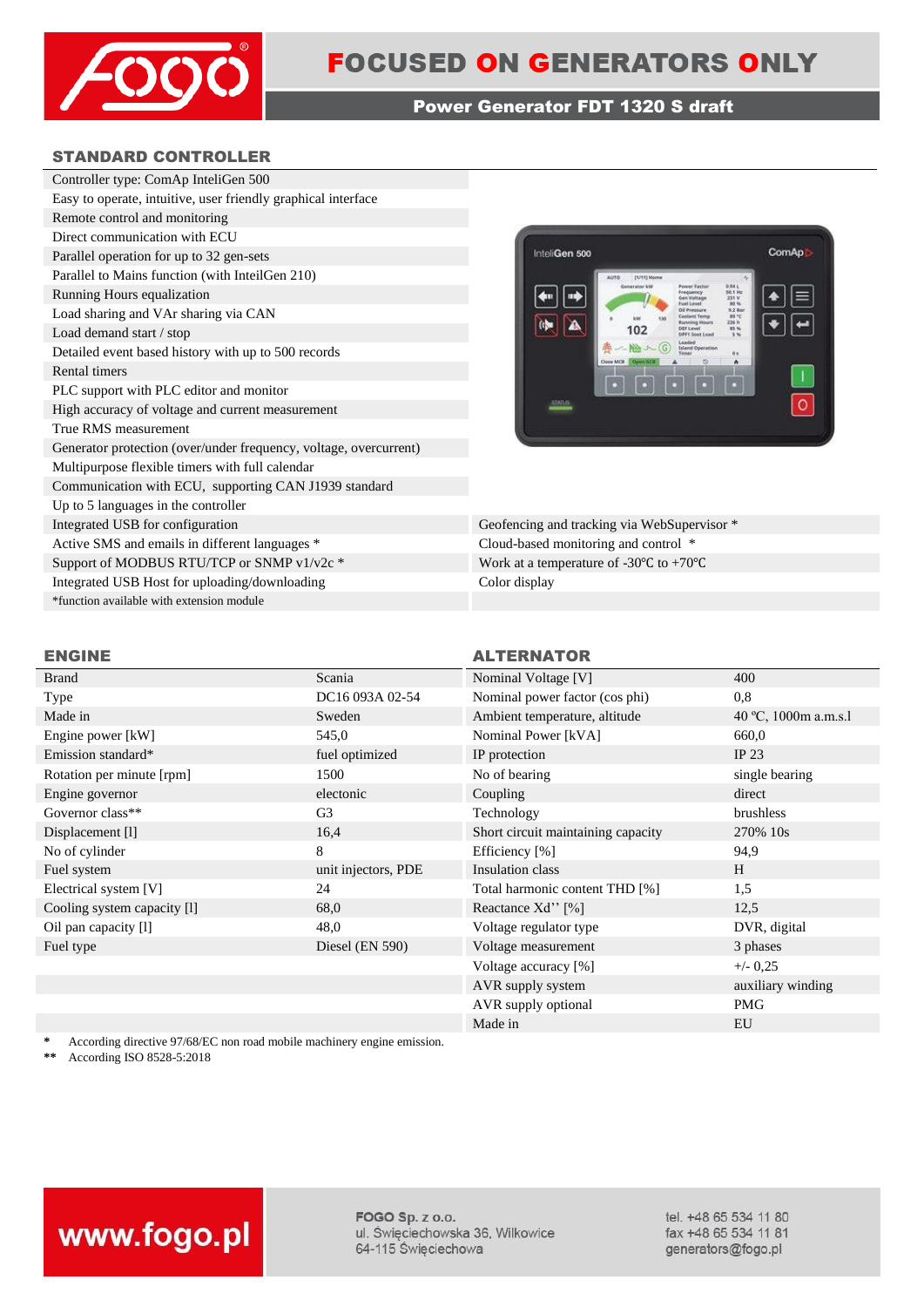

## **FOCUSED ON GENERATORS ONLY**

### Power Generator FDT 1320 S draft

#### STANDARD EQUIPMENT **CONSIDERING CONTIONAL EQUIPMENT**

| Scania 2 x DC16 078A 02-42 engine                   | $\checkmark$ | Battery disconnection switch              | $\checkmark$ |
|-----------------------------------------------------|--------------|-------------------------------------------|--------------|
| Electronic engine speed governor                    | ✓            | 4 pole GCB Schneider NS Micrologic 2.0    | ✓            |
| Oil low pressure switch                             | $\checkmark$ | Transfer switch with ATS controller       | ✓            |
| Oil pressure sensor                                 | ✓            | GPRS communication card                   | ✓            |
| Engine high temperature switch                      | $\checkmark$ | Ethernet card                             | ✓            |
| Engine high temperature sensor                      | ✓            | RS 485, RS 232 card                       | ✓            |
| Engine preheating with thermostat                   | $\checkmark$ | Remote display                            | ✓            |
| Engine oil Titan Cargo 15W40                        | ✓            | Drip space level sensor                   | ✓            |
| Fuel filter with water separator                    | $\checkmark$ | Fuel tank filling pump and shut-off valve | ✓            |
| Coolant Fuchs Maintain Fricofin LL-35               | ✓            | Non-standard canopy color                 | ✓            |
| Coolant inlet outside of the canopy                 | $\checkmark$ | Oil draining hand pump                    | ✓            |
| Starting batteries 4x180Ah                          | ✓            |                                           |              |
| Battery charger                                     | $\checkmark$ |                                           |              |
| GCB 2 x Schneider NS 1000 3P+ Micrologic 2.0        | ✓            |                                           |              |
| GCB under voltage release coil                      | $\checkmark$ |                                           |              |
| Bar connection                                      | ✓            |                                           |              |
| Controller 2 x InteliGen 500                        | $\checkmark$ |                                           |              |
| Controller switch                                   | ✓            |                                           |              |
| Acoustic alarm                                      | $\checkmark$ |                                           |              |
| Emergency stop button                               | ✓            |                                           |              |
| Silenced canopy made with Al.-Zn.                   | ✓            |                                           |              |
| Standard color RAL 7032                             | ✓            |                                           |              |
| Fuel tank installed in drip tray                    | $\checkmark$ |                                           |              |
| Fuel inlet inside, protected by canopy locked doors | ✓            |                                           |              |
| Fuel level measurement                              | $\checkmark$ |                                           |              |
| Exhaust compensator and silencer                    | ✓            |                                           |              |
| Engine and alternator vibro isolators               | $\checkmark$ |                                           |              |
| <b>Transportation brackets</b>                      | ✓            |                                           |              |
|                                                     |              |                                           |              |



FOGO Sp. z o.o. ul. Święciechowska 36, Wilkowice 64-115 Święciechowa